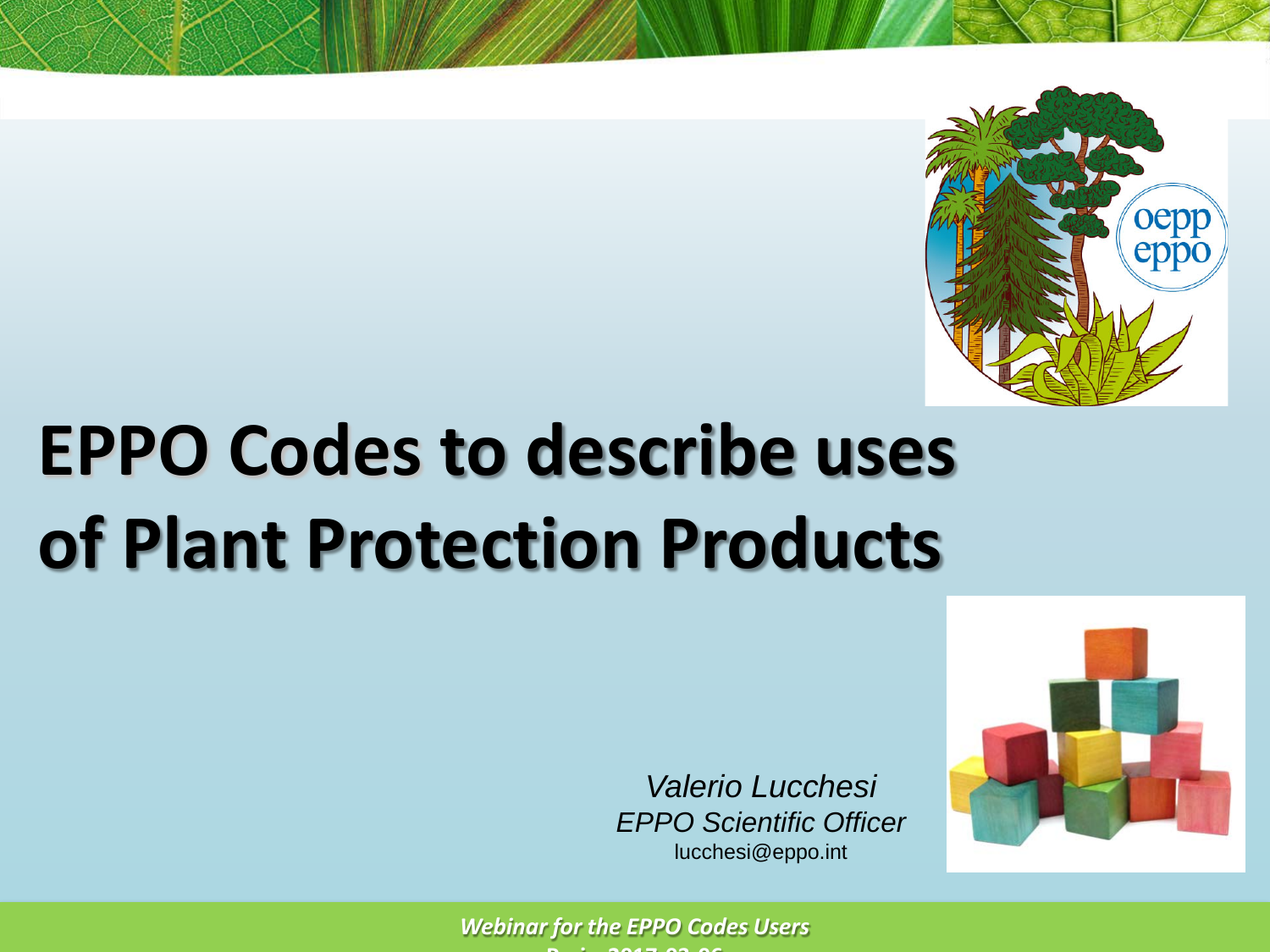**The EPPO Working Party on PPP outlined the need for developing Codes to describe PPP uses**



The main **reasons** for the development are:

- Facilitate communication and data exchange (databases) among countries
- The need for harmonized definitions of declared uses of products to facilitate comparison among countries (mutual recognition and zonal assessment called for in EU Regulation 1107/2009).
- Facilitate the work related to extrapolation of data (e.g. for efficacy evaluation of minor uses)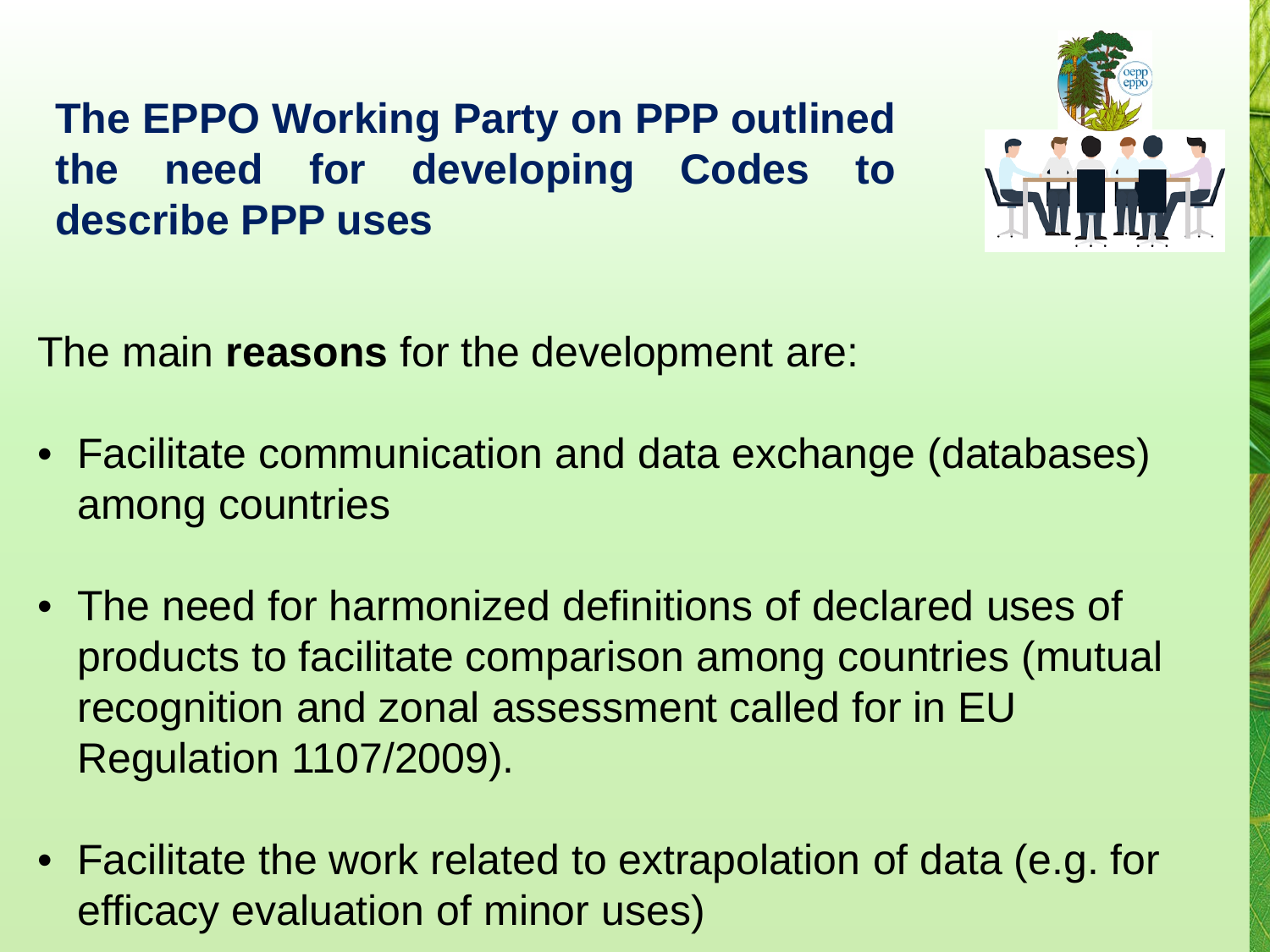#### *EPPO Ad hoc* **Panel on Harmonization of data on PPP**



*Ad hoc* **Panel on Harmonization of data on PPP** appointed by the EPPO Working Party on PPP as the **suitable body** for the creation and maintenance of codes to describe uses of PPP ('non-taxonomic' codes)

Agreed principles based on **regulatory authorities and industry perspectives on EPPO codes** :

- Codes are not deleted or modified nor is the meaning of a code changed retrospectively;
- All the EPPO Codes (taxonomic and non-taxonomic) remain in one single database (**EPPO Global Database**).
- Groupings are intended to be **meaningful in the context of PPP** efficacy evaluation in particular, and based on demonstrated and potential usefulness for registration purposes. EU Residue classification considered where possible.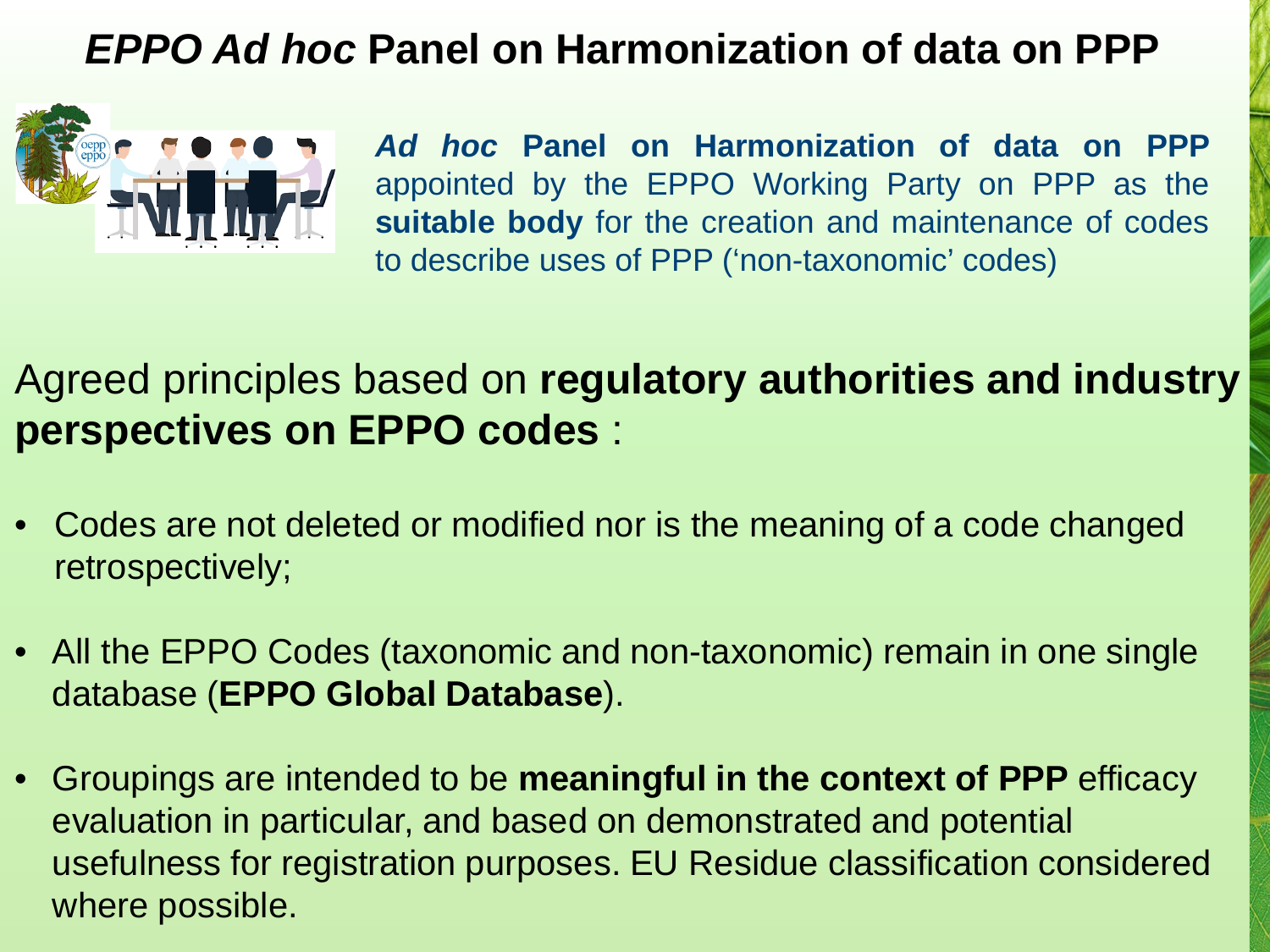# *EPPO Ad hoc* **Panel on Harmonization of data on PPP**

- Codes are meant to be used in the **EU 'core dossier**', in the **GAP table** - for national registration purposes and label descriptions countries may wish to continue to use national crop and pest grouping;
- In certain cases, **lists of species** are needed to clarify and harmonise the content of (Crop) groups. In other cases (Pests, Weed? Qualifiers…) a **description** will be sufficient;
- EPPO Standard PP 1/248 *Harmonized classification and coding of the uses of plant protection products*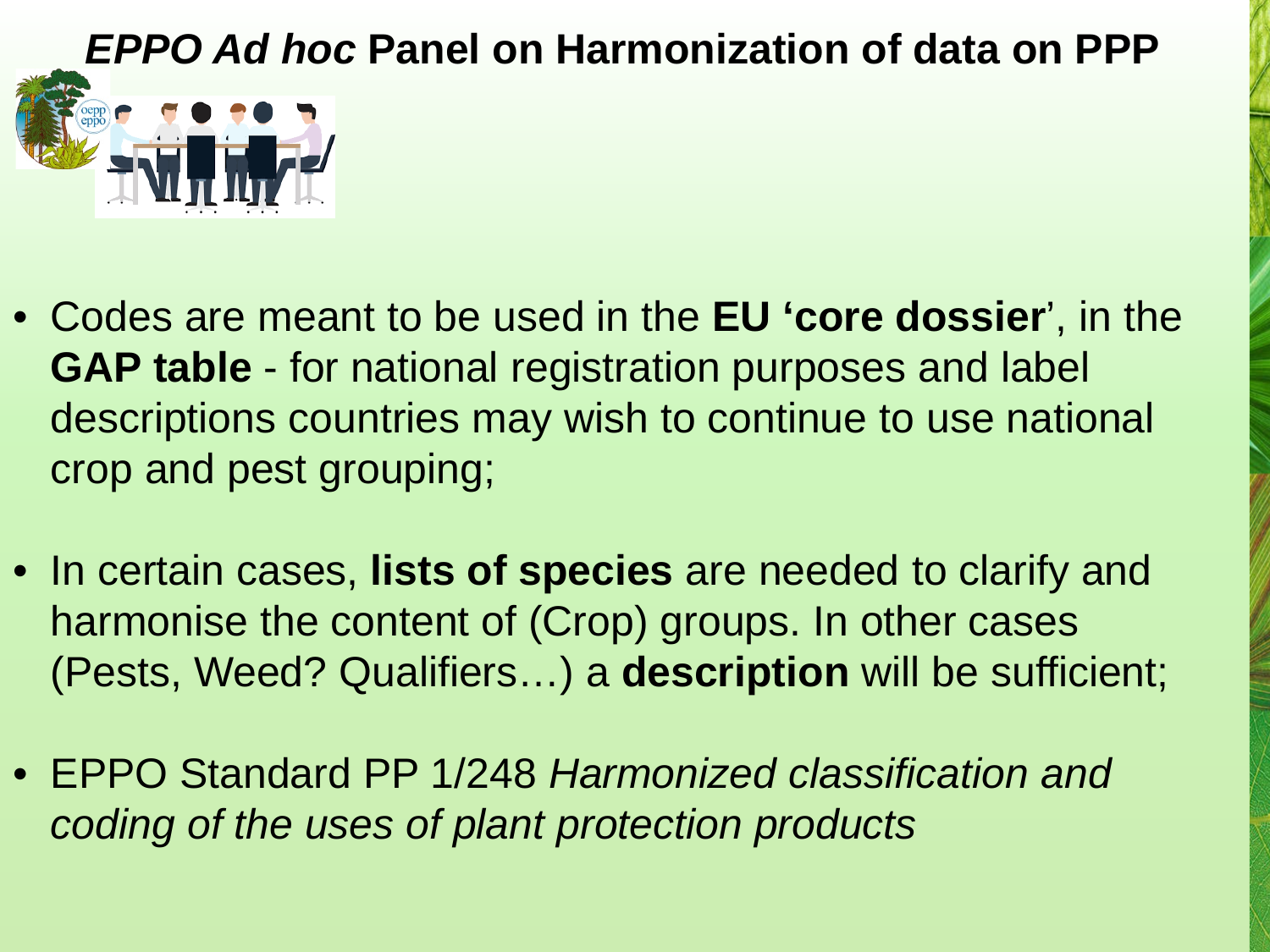#### **EPPO Standard PP 1/248**

Elements recommended for characterizing a use:

- **Crops**
- Other treated objects (=non-crop objects) e.g. fallow, amenity grassland
- Crop destination e.g. grown for human consumption, for animal feed
- Crop location e.g. grown outdoors, under protection
- **Treatment** e.g. treatment of aerial parts, of seeds
- Target e.g. pest groups, plant growth regulation
- The principle that a PPP use can be described by a combination of codes including 'Qualifiers'

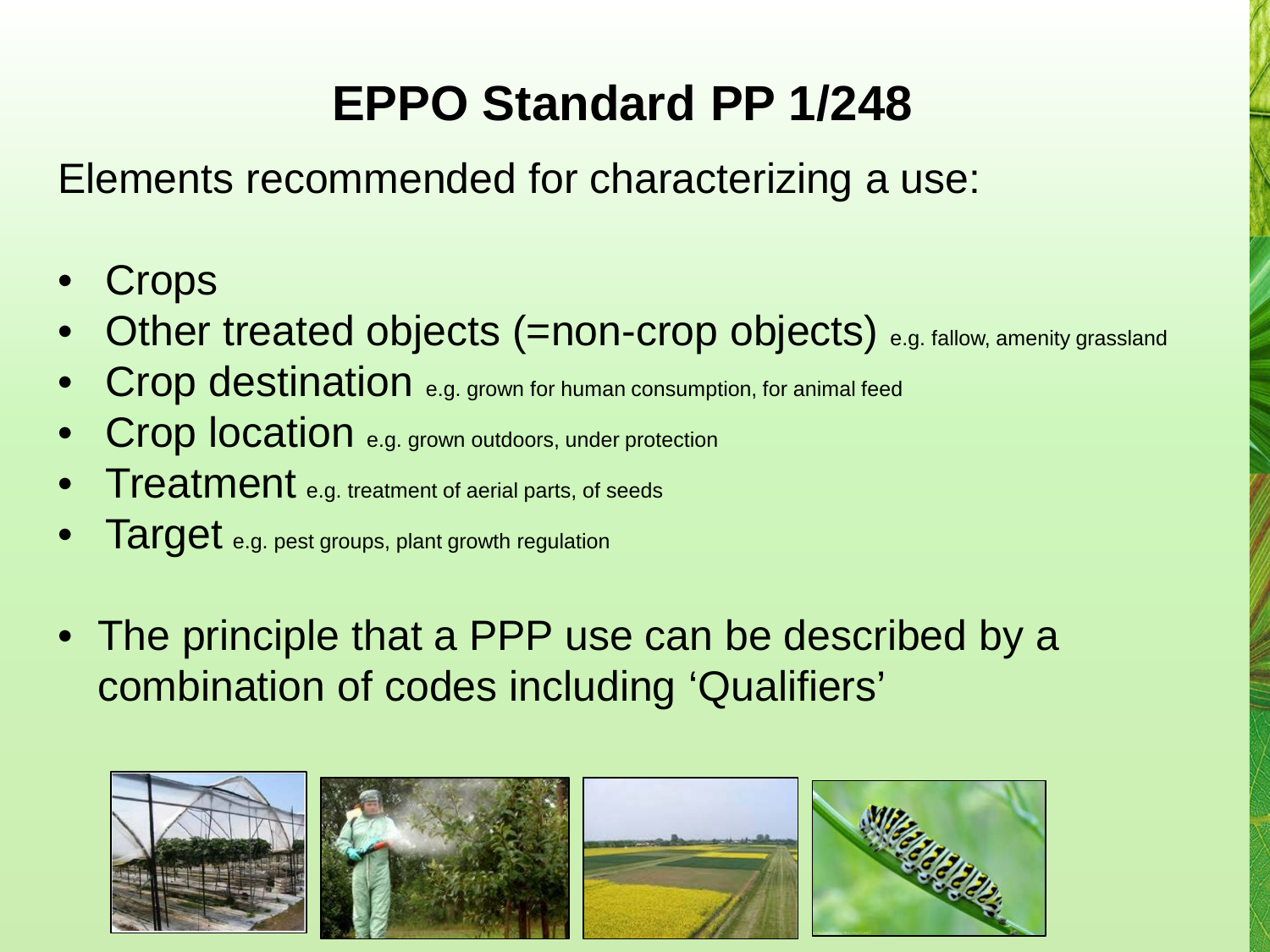#### *EPPO Ad hoc* **Panel on Harmonization of data on PPP**



Last meeting: Paris, 2016-03-07/09 Next meeting: Paris, 2016-03-06/08

The *ad hoc* Panel prepared classifications of codes for **Crop Groups** (i.e. groups, sub-groups, list of species) :

- Arable crops including cereals
- Fruit
- Vegetables
- Hiable Store<br>• Fruit<br>• Herbs, spices and medicinal plants
- Ornamentals (top levels only)

A number of codes for **Crop Destination** and **Crop Location**  identified (more work to be done on definitions)

Draft classification for crop groups sent to users on 2016-04-06

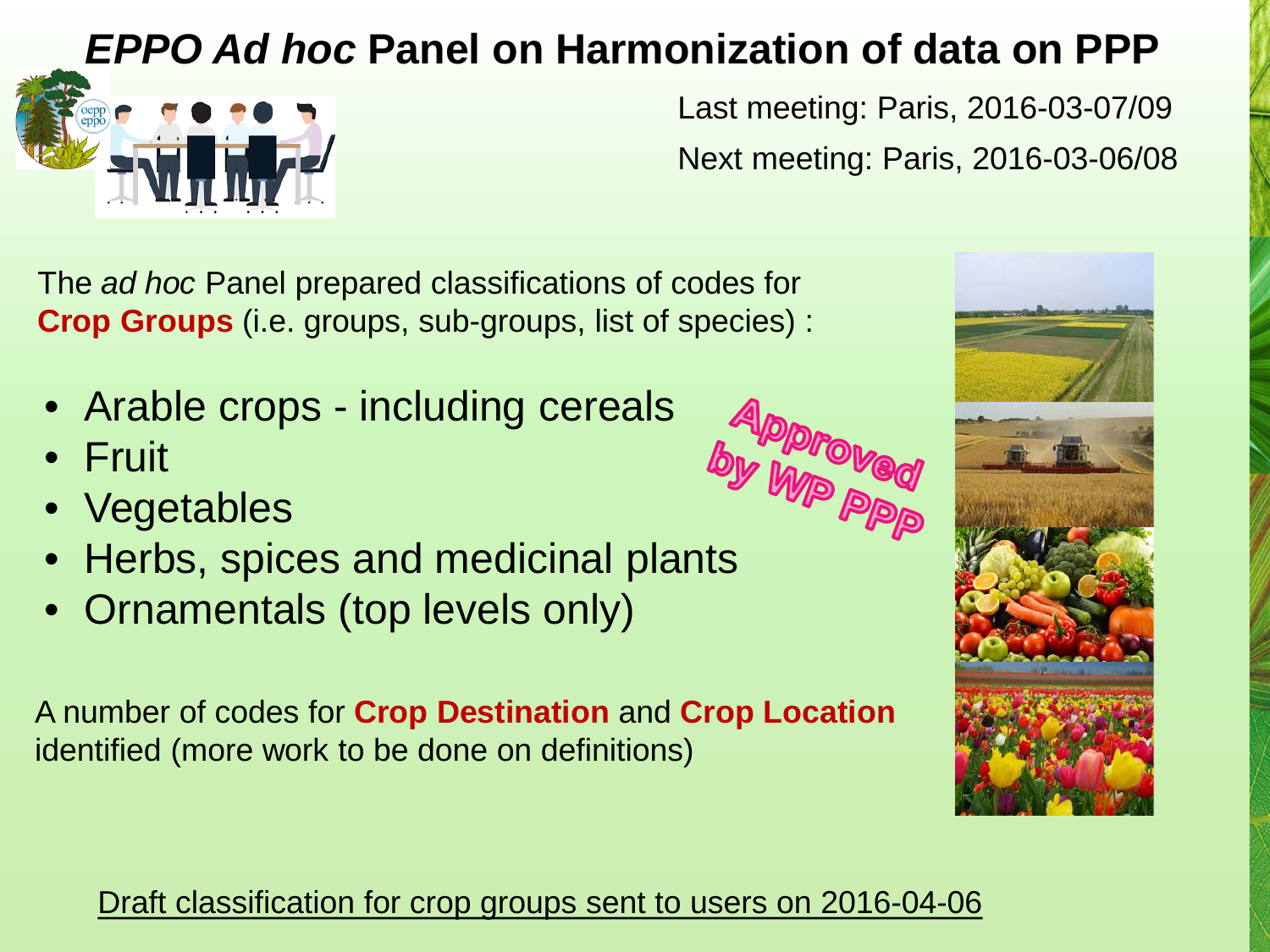#### Extract of classification for arable crops

| 1 <sup>st</sup> level | $2nd$ level  | 3rd level            | 4 <sup>th</sup> level | 5th level        | $6m$ level         | <b>Scientific names</b>         | <b>Existing codes for</b><br>crops<br>(taxonomic and |
|-----------------------|--------------|----------------------|-----------------------|------------------|--------------------|---------------------------------|------------------------------------------------------|
|                       |              |                      |                       |                  |                    |                                 | <u>ic)</u>                                           |
| Crops                 |              |                      |                       |                  |                    | <b>NNNAC Field Crop Plants?</b> |                                                      |
|                       | Arable crops |                      |                       |                  |                    | <b>NNNGG Cereal plants?</b>     |                                                      |
|                       |              | Cereals              |                       |                  |                    |                                 |                                                      |
|                       |              |                      | Barley                |                  |                    | Hordeum vulgare                 | <b>HORVX</b>                                         |
|                       |              |                      |                       | Spring barley    |                    |                                 | <b>HORVS</b>                                         |
|                       |              |                      |                       | Winter barley    |                    |                                 | <b>HORVW</b>                                         |
|                       |              |                      | Oats                  |                  |                    | Avena sativa                    | AVESA                                                |
|                       |              |                      |                       | Spring oat       |                    |                                 | AVESP                                                |
|                       |              |                      |                       | Winter oat       |                    |                                 | AVESW                                                |
|                       |              |                      | Rye                   |                  |                    | Secale cereale.                 | SECCE                                                |
|                       |              |                      |                       | Spring rye       |                    |                                 | SECCS                                                |
|                       |              |                      |                       | Winter rye       |                    |                                 | <b>SECCW</b>                                         |
|                       |              |                      | Wheats                |                  |                    | Triticum sp.                    | <b>TRZSS</b>                                         |
|                       |              |                      |                       | Soft wheat       |                    | Triticum aestivum               | TRZAX                                                |
|                       |              |                      |                       |                  | Spring soft wheat  |                                 | <b>TRZAS</b>                                         |
|                       |              |                      |                       |                  | Winter soft wheat  |                                 | <b>TRZAW</b>                                         |
|                       |              |                      |                       | Durum wheat      |                    | Triticum durum                  | TRZDU                                                |
|                       |              |                      |                       |                  | Spring durum wheat |                                 | <b>TRZDS</b>                                         |
|                       |              |                      |                       |                  | Winter durum wheat |                                 | TRZDW                                                |
|                       |              |                      |                       | Emmer wheat      |                    | Triticum dicoccon               | <b>TRZDI</b>                                         |
|                       |              |                      |                       | Spelt            |                    | Iriticum spelta                 | <b>TRZSP</b>                                         |
|                       |              |                      | Triticale             |                  |                    | Triticosecale sp.               | <b>TTLSS</b>                                         |
|                       |              |                      |                       | Spring triticale |                    |                                 | <b>TTLSO</b>                                         |
|                       |              |                      |                       | Winter triticale |                    |                                 | <b>TTLWI</b>                                         |
|                       |              | Maize and<br>Millets |                       |                  |                    |                                 |                                                      |
|                       |              |                      | Maize <sup>1</sup>    |                  |                    | Zea mays                        | <b>ZEAMX</b>                                         |
|                       |              |                      | Millets               |                  |                    |                                 |                                                      |
|                       |              |                      |                       | Common millet    |                    | Panicum miliaceum               | PANMI                                                |

<sup>&</sup>lt;sup>1</sup> The distinction between grain maize and maize for silage production can be made using proposed destination codes. See below Table 3 'Codes for Crop Destinations'.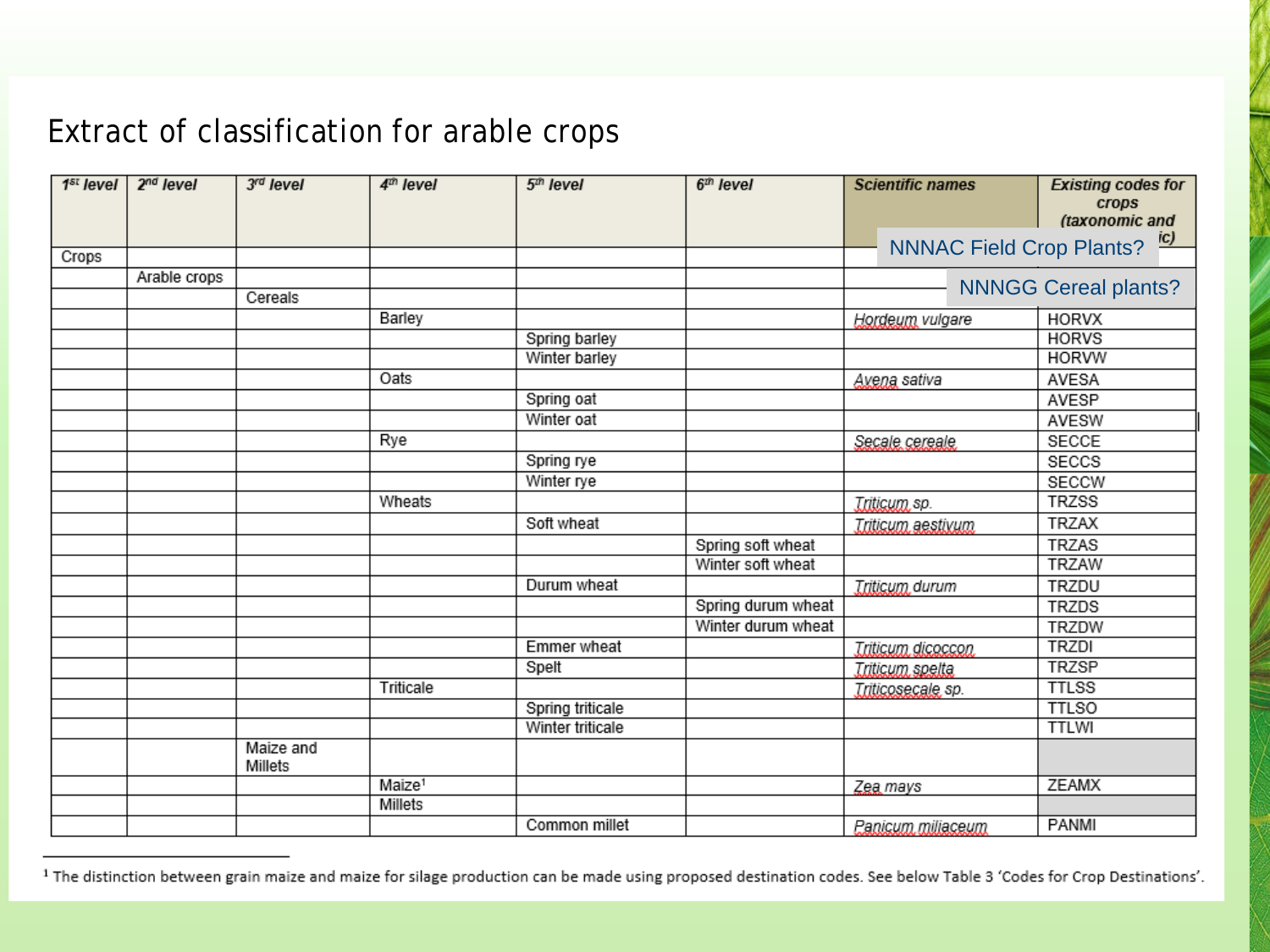

### **Proposal for Governance**

**for creation of EPPO non-taxonomic codes** 



A *fast track mechanism* to adopt codes which are urgently needed? A *format for code requests* to be developed for non-taxonomic codes?